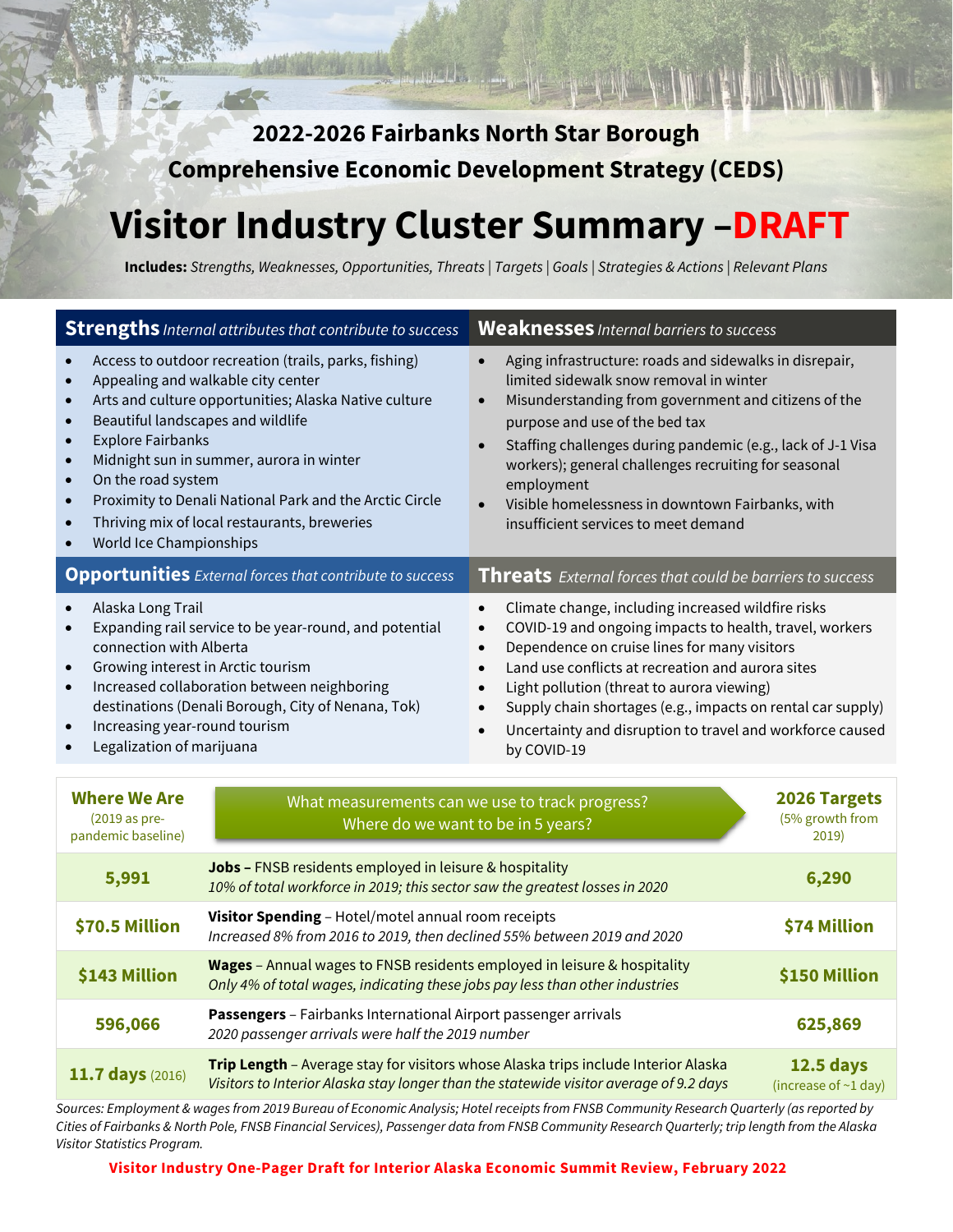#### **Visitor Industry One-Pager Draft for Interior Alaska Economic Summit Review, February 2022**

#### **Visitor Industry Goals** *– long term improvements and changes we want to see in five years or more*



- 1. Interior Alaska is celebrated as a year-round, world-class visitor destination.
- 2. Fairbanks is a prominent international hub for military and Arctic-focused conferences.
- 3. Interior Alaska is recognized and rewarded for its outdoor access and opportunities.

| <b>Lead</b><br><b>Strategies &amp; Actions</b> – the activities we will implement over the next 5 years to accomplish goals & targets<br>and who will lead them |                                                                                                                                                                                                                                                                                                                                                                                                                                 |  |
|-----------------------------------------------------------------------------------------------------------------------------------------------------------------|---------------------------------------------------------------------------------------------------------------------------------------------------------------------------------------------------------------------------------------------------------------------------------------------------------------------------------------------------------------------------------------------------------------------------------|--|
|                                                                                                                                                                 | 1. Coordinated Marketing/Planning - Fund destination marketing and planning efforts by Explore<br>Fairbanks. (Goals 1, 2, 3)<br>a. Promote Fairbanks as an in-state destination for Alaskans.<br>b. Promote Interior Alaska as a road trip destination for Canadians, and Lower 48 visitors.<br>c. Collaborate with neighboring destinations (Denali Borough, Nenana, Tok) on marketing.                                        |  |
|                                                                                                                                                                 | 2. Top-Ranked Meeting Hub - Develop a world class convention and arts center in the Fairbanks North<br>Star Borough. (Goal 2)<br>a. Construct the Fairbanks Convention and Arts Center.                                                                                                                                                                                                                                         |  |
|                                                                                                                                                                 | 3. International Destination - Promote Interior Alaska as an international destination for Arctic and<br>aurora tourism. (Goals 1, 2)<br>a. Create a collective marketing strategy for aurora viewing, including promotion in<br>international markets.                                                                                                                                                                         |  |
|                                                                                                                                                                 | 4. Year-round Access - Advocate for reliable, regularly scheduled transportation services to Fairbanks.<br>(Goals 1, 2, 3)<br>a. Increase rail service in winter months.<br>b. Support long-term rail connectivity to the Lower 48.<br>Expand cooperative marketing programs with airlines to gain access to new visitor markets.<br>c.                                                                                         |  |
|                                                                                                                                                                 | 5. Recreation Opportunities - Expand indoor and outdoor recreation opportunities that appeal to<br>residents and visitors alike. (Goals 1, 3)<br>a. Complete and implement the FNSB Recreational Trails Plan.<br>b. Support establishment of the Alaska Long Trail.<br>Conduct a conceptual design study for renovation of the Carlson Center, including expanding<br>c.<br>indoor recreation, fitness, and multipurpose space. |  |
|                                                                                                                                                                 | 6. Quality Infrastructure & Effective Policies - Implement infrastructure and policy recommendations<br>from regional plans that help create livable, vibrant communities and destinations. (Goals 1, 2, 3)<br>Maintain and implement the Chena Riverfront Plan.<br>а.<br>Complete and implement the Fairbanks Downtown Plan.<br>b.<br>(see also strategy 5, action a).<br>C.                                                   |  |

#### **Other Relevant Resources**

- **Alaska Visitor Statistics Program**. Alaska Travel Industry Association. [View here.](https://www.alaskatia.org/marketing/alaska-visitors-statistics-program-avsp-vii)
- **Chena Riverfront Plan**. Fairbanks North Star Borough Chena Riverfront Commission. Amended 2016. [View here.](https://www.fnsb.gov/DocumentCenter/View/1239/Chena-Riverfront-Plan-PDF)
- **Comprehensive Recreational Trails Plan**. Fairbanks North Star Borough. Est. completion spring 2022[. View here.](https://www.fnsbtrailsplan.com/)
- **Explore Fairbanks 2022 Strategic Marketing Plan**. Explore Fairbanks. 2021[. View here.](https://assets.simpleviewinc.com/simpleview/image/upload/v1/clients/fairbanks/2022_Explore_Fairbanks_Stratetgic_Marketing_Plan_1b8f85e5-7cf6-4b61-aa51-19b86cfc659b.pdf)
- **Feasibility Study & Market Analysis for the Management Options of the Carlson Center**. Fairbanks North Star Borough. 2020. [View here.](https://fairbanksak.myrec.com/documents/fnsb_carlson_center_study_12_2020.pdf)
- Fairbanks Downtown Plan. Fairbanks North Star Borough. Est. completion Fall 2022[. View here.](https://downtownfbx2040.com/home-2/)



Developed as part of the 2022-2026 FNSB Comprehensive Economic Development Strategy (CEDS).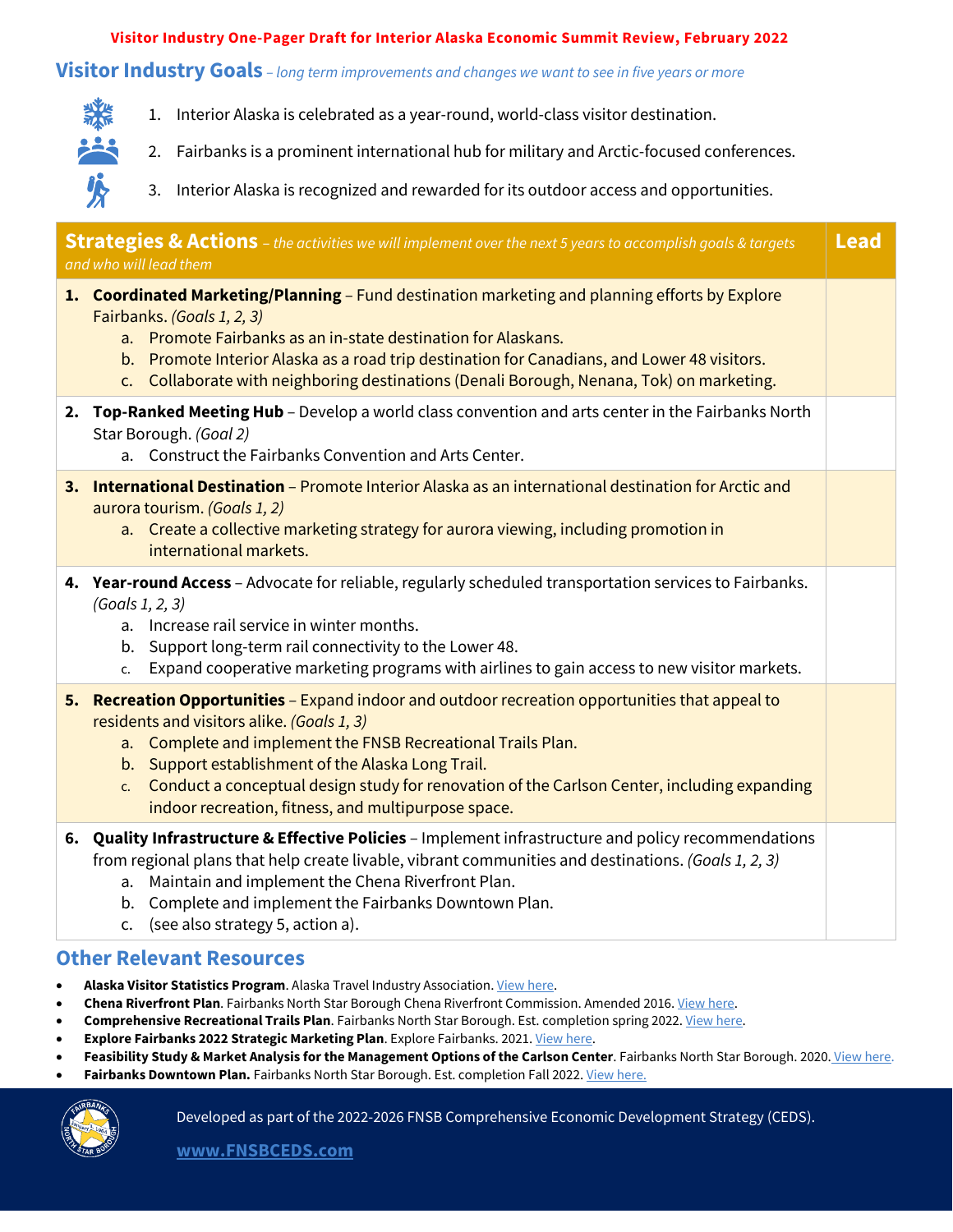# **Interior Alaska Economic Summit, February 22-23, 2022**

## **Visitor Industry Breakout: Discussion Summary (02-22-22)**

To view results from the other sessions, visi[t https://fnsbceds.com/](https://fnsbceds.com/) (results will be posted by March 11<sup>th</sup>)

This document compiles feedback and notes from the breakout session. The other tools that were used to guide the discussion include:

- An economic cluster/influencer one-pager that identified a preliminary SWOT analysis, goals, strategies, actions, and measures of success
- A worksheet identifying a proposed economic vision statement and guiding questions for each of the activities. The guiding questions have been copied into this document for reference. The feedback on the economic vision statement was compiled separately and will be released by March  $11<sup>th</sup>$ .

## **First Last Affiliation Email** April Grovhoug Westmark Fairbanks and the experience of a grovhoug@hagroup.com Mike Craft (self) [mikecraft@akwind.net](mailto:mikecraft@akwind.net) Mike Welch | City of North Pole | City of North Pole | City of Muslim | [mwelch@northpolealaska.org](mailto:mwelch@northpolealaska.org) Monyka Greany Westmark Fairbanks metal [mgreany@hagroup.com](mailto:mgreany@hagroup.com) Scott | McCrea | Explore Fairbanks | [smccrea@explorefairbanks.com](mailto:smccrea@explorefairbanks.com) Teresa Floberg Denali Borough the Superintensity of the Hoberg and the Floberg of the Denali Borough.com

#### **Participants** (alphabetical by first name, based on sign in sheet)

Facilitated by Shelly Wade, Agnew::Beck Consulting

RSVPs: 28 participants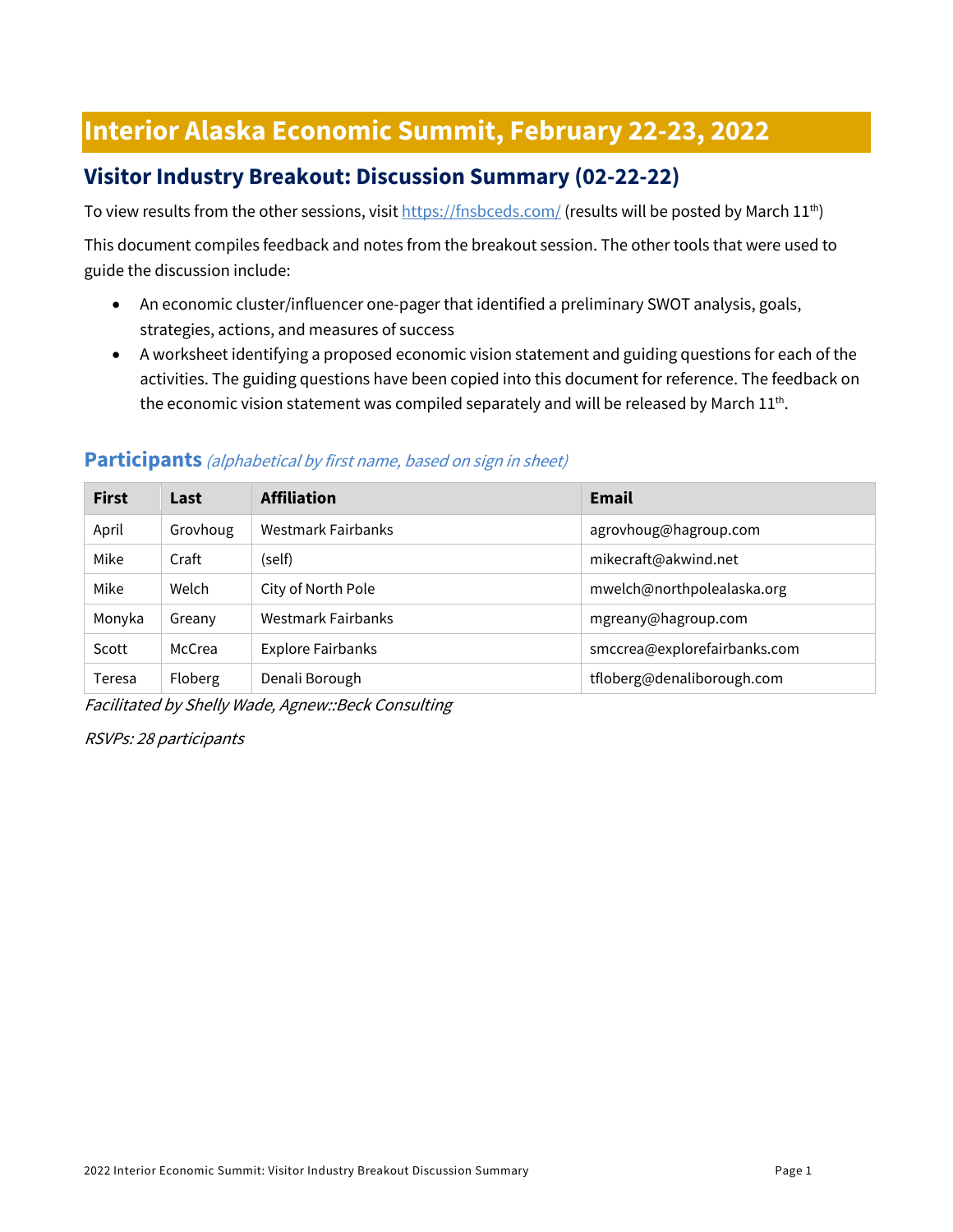## **Feedback on the Strengths, Weaknesses, Opportunities, and Threats (SWOT) Analysis**

#### **Guiding Questions:**

- 1. What did we get right?
- 2. What's missing?

3. What would you change?

- 
- 4. What's the most important item in each quadrant?

#### **Discussion Notes:**

#### Color Key: Blue = proposed revision **|** red = proposed deletion **|** green = proposed addition

| <b>Strengths</b>                                                                                                                                                                                                                                                                                                                                 | <b>Weaknesses</b>                                                                                                                                                                                                                                                                                                                                                                                                                   |  |
|--------------------------------------------------------------------------------------------------------------------------------------------------------------------------------------------------------------------------------------------------------------------------------------------------------------------------------------------------|-------------------------------------------------------------------------------------------------------------------------------------------------------------------------------------------------------------------------------------------------------------------------------------------------------------------------------------------------------------------------------------------------------------------------------------|--|
| Revise: aurora is the #1 singular attraction<br>۰<br>Add: rail system/incoming modes of transportation<br>Add: winter visitors keep the Westmark open<br>Add: railroad<br>٠<br>Add: Yukon Quest<br>Add: outfitters, guides<br>Add: Chena Hot Springs<br>Add: arts<br>Add: dog sled races<br>Add: land and resources<br>Add: regenerative tourism | Add: transportation sector is understaffed<br>$\bullet$<br>Add: challenging supply chain (workers, rental cars)<br>$\bullet$<br>Add: we've diversified the ability to serve both the<br>$\bullet$<br>independent traveler and cruise visitor.<br>Add: difficult to get transportation from Fairbanks to Denali<br>$\bullet$<br>Add: lack of direct flights<br>Add: not enough venues<br>Add: winter roadside facilities are limited |  |
| <b>Opportunities</b>                                                                                                                                                                                                                                                                                                                             | <b>Threats</b>                                                                                                                                                                                                                                                                                                                                                                                                                      |  |
| Add: airline winter travel is increasing<br>Winter spending is increasing: longer stays and<br>٠<br>spending more money<br>Add: marijuana no longer a novelty<br><b>Add: Interior Tourism</b><br>Add: arts and theater opportunities                                                                                                             | Add: cruise lines are summer only; dependency on cruise<br>$\bullet$<br>lines to drive visitor numbers<br>Add: some roads are unusable in winter<br>Add: Arctic is not pristine; we have air quality challenges<br>۰                                                                                                                                                                                                                |  |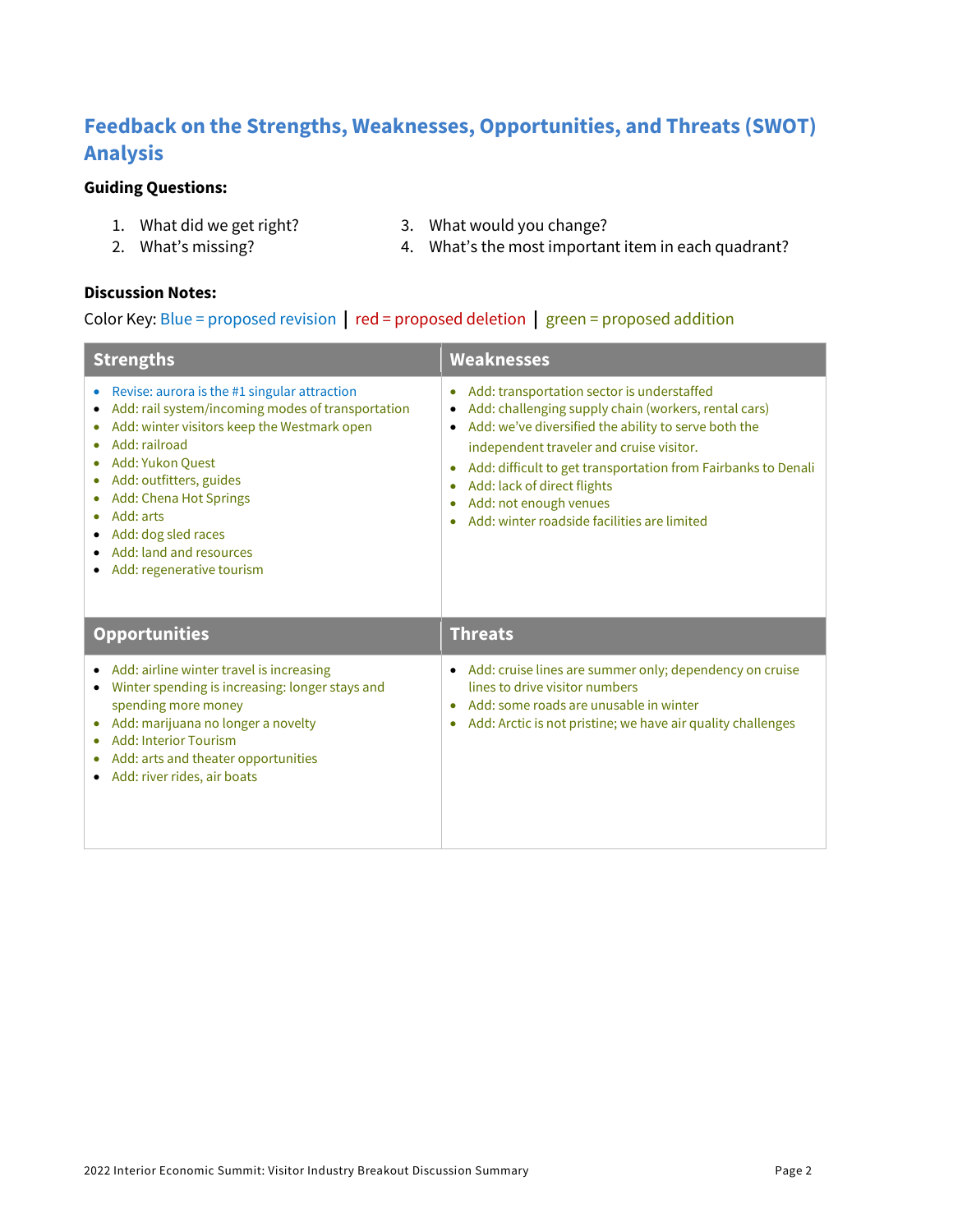### **Goals, Strategies, Actions Discussion Questions**

#### **Guiding Questions:**

- 1. What did we get right?
- 2. What would you change?
- 3. What's missing?
- 4. Who will lead each of the strategies? What do you see as you/your organization's role?
- 5. Which of the strategies is most important for us to focus on over the next year?

#### **Discussion Notes:**

- Goals
	- Revise: change "celebrated" to "striving" in Goal 1 and add adaptability
	- Revise: remove "rewarded" from Goal #3 (confusing due to returning visitors or financial rewards?)
	- Revise: change Goal #3 to "recognized **and celebrated**"
	- Add: arts and energy is missing from Goal #2
- Strategy 1: Coordinated Marketing/Planning
	- Revise: Canadian tourists currently make up about 10% of total visitors
	- Add: it's important Carlson Center remains as a large space to utilize
	- Add: Advocate to ATIA to conduct the AVSP annually and better capture winter visitors
	- Add: develop a data collection strategy locally (e.g., survey residents/property owners asking how many visitors they hosted this year)
	- Add: capacity planning: what is possible and what can we reasonably sustain to offer high quality visits
- Strategy 2: Top-Ranked Meeting Hub
	- Revise: for a convention and arts center, there is especially a need for a larger space, especially if Fairbanks is to be a destination for conferences
	- Add: needs another action
- Strategy 3: International Destination
	- Revise: aurora viewing is a consistently progressive business; need to continue promotion
	- Add: solstice and arctic travel
- Strategy 4: Year-Round Access
	- Add: expanding flight options in winter
- Strategy 5: Recreation Opportunities
	- Add: where are the campgrounds? Fishing? Paddling?
- Strategy 6: Quality Infrastructure & Effective Policies
	- No comments